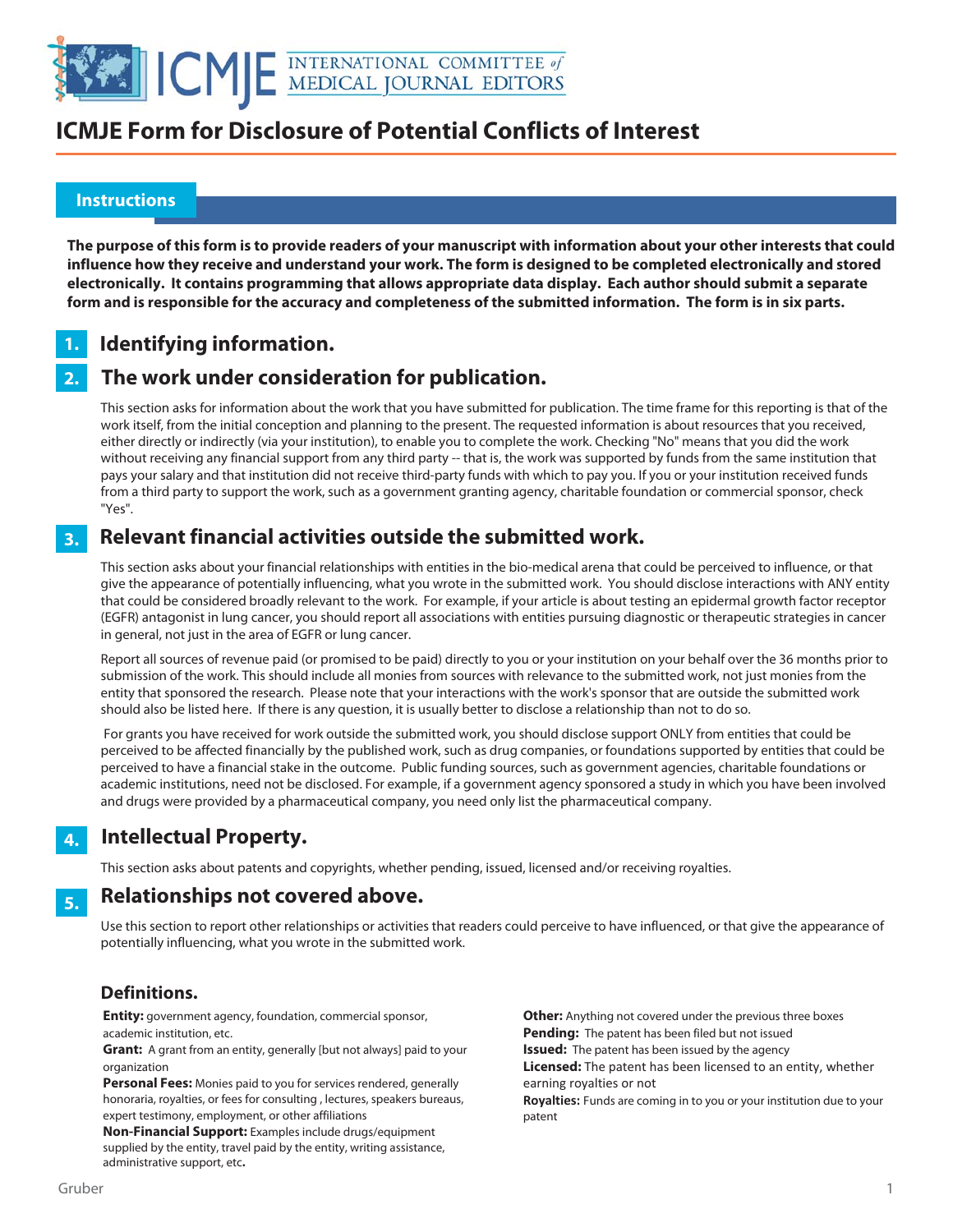

| <b>Section 1.</b><br><b>Identifying Information</b>                                        |                                  |                          |
|--------------------------------------------------------------------------------------------|----------------------------------|--------------------------|
| 1. Given Name (First Name)<br>Helen                                                        | 2. Surname (Last Name)<br>Gruber | 3. Date<br>13-April-2015 |
| 4. Are you the corresponding author?                                                       | Yes<br>No                        |                          |
| 5. Manuscript Title<br>Alkaptonuria-Associated Changes in Disc Degeneration: A Case Report |                                  |                          |
| 6. Manuscript Identifying Number (if you know it)                                          |                                  |                          |

## **The Work Under Consideration for Publication**

Did you or your institution **at any time** receive payment or services from a third party (government, commercial, private foundation, etc.) for any aspect of the submitted work (including but not limited to grants, data monitoring board, study design, manuscript preparation, statistical analysis, etc.)?

Are there any relevant conflicts of interest?  $\Box$  Yes  $\Box$  No

# **Rection 3.** Relevant financial activities outside the submitted work.

Place a check in the appropriate boxes in the table to indicate whether you have financial relationships (regardless of amount of compensation) with entities as described in the instructions. Use one line for each entity; add as many lines as you need by clicking the "Add +" box. You should report relationships that were **present during the 36 months prior to publication**.

Are there any relevant conflicts of interest?  $\Box$  Yes  $\Box$  No

## **Intellectual Property -- Patents & Copyrights**

Do you have any patents, whether planned, pending or issued, broadly relevant to the work?  $\vert \ \vert$  Yes  $\vert \sqrt{\vert N}$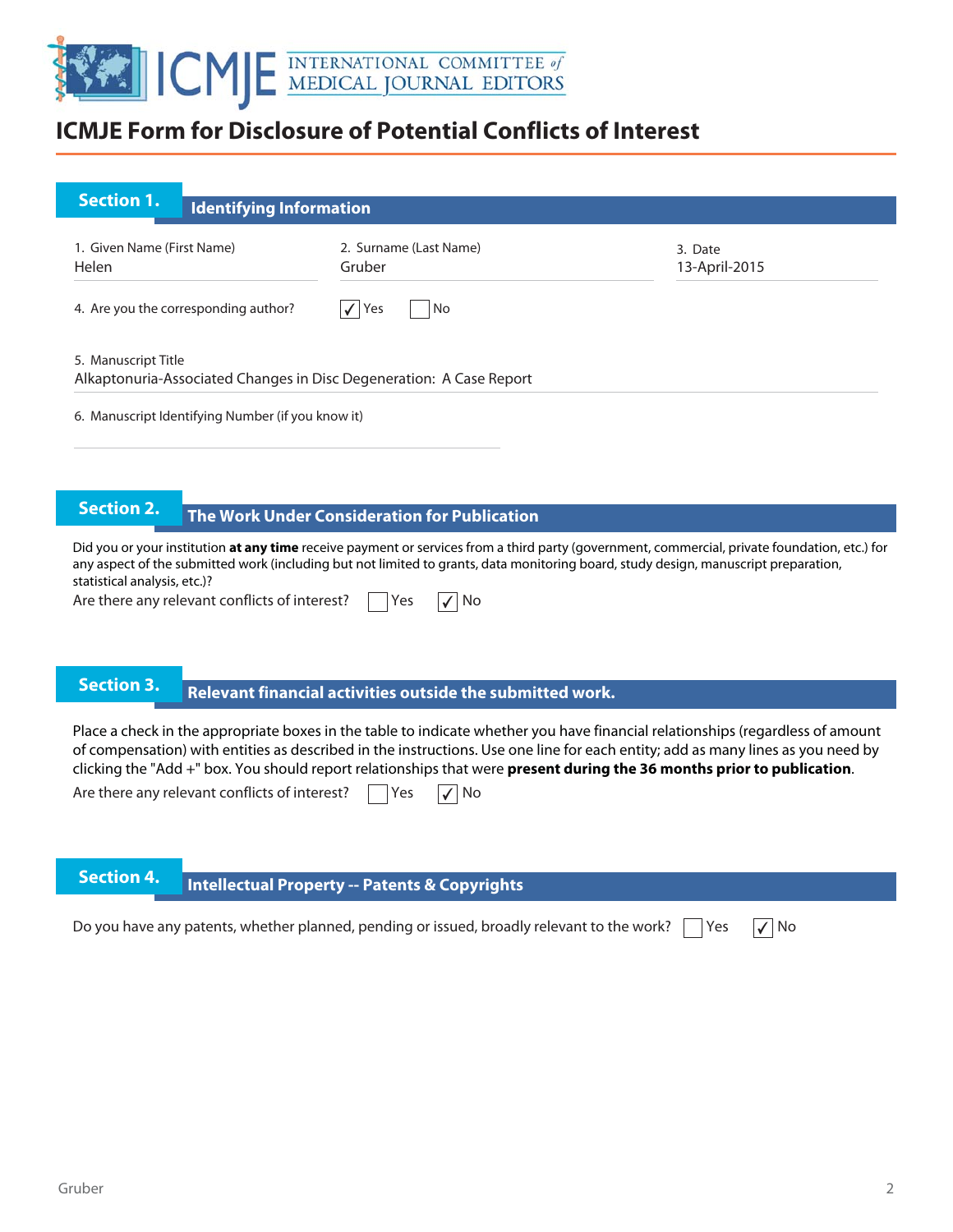

## **Section 5.** Relationships not covered above

Are there other relationships or activities that readers could perceive to have influenced, or that give the appearance of potentially influencing, what you wrote in the submitted work?

Yes, the following relationships/conditions/circumstances are present (explain below):

 $\sqrt{\ }$  No other relationships/conditions/circumstances that present a potential conflict of interest

At the time of manuscript acceptance, journals will ask authors to confirm and, if necessary, update their disclosure statements. On occasion, journals may ask authors to disclose further information about reported relationships.

## **Section 6. Disclosure Statement**

Based on the above disclosures, this form will automatically generate a disclosure statement, which will appear in the box below.

I have no disclosures.

### **Evaluation and Feedback**

Please visit http://www.icmje.org/cgi-bin/feedback to provide feedback on your experience with completing this form.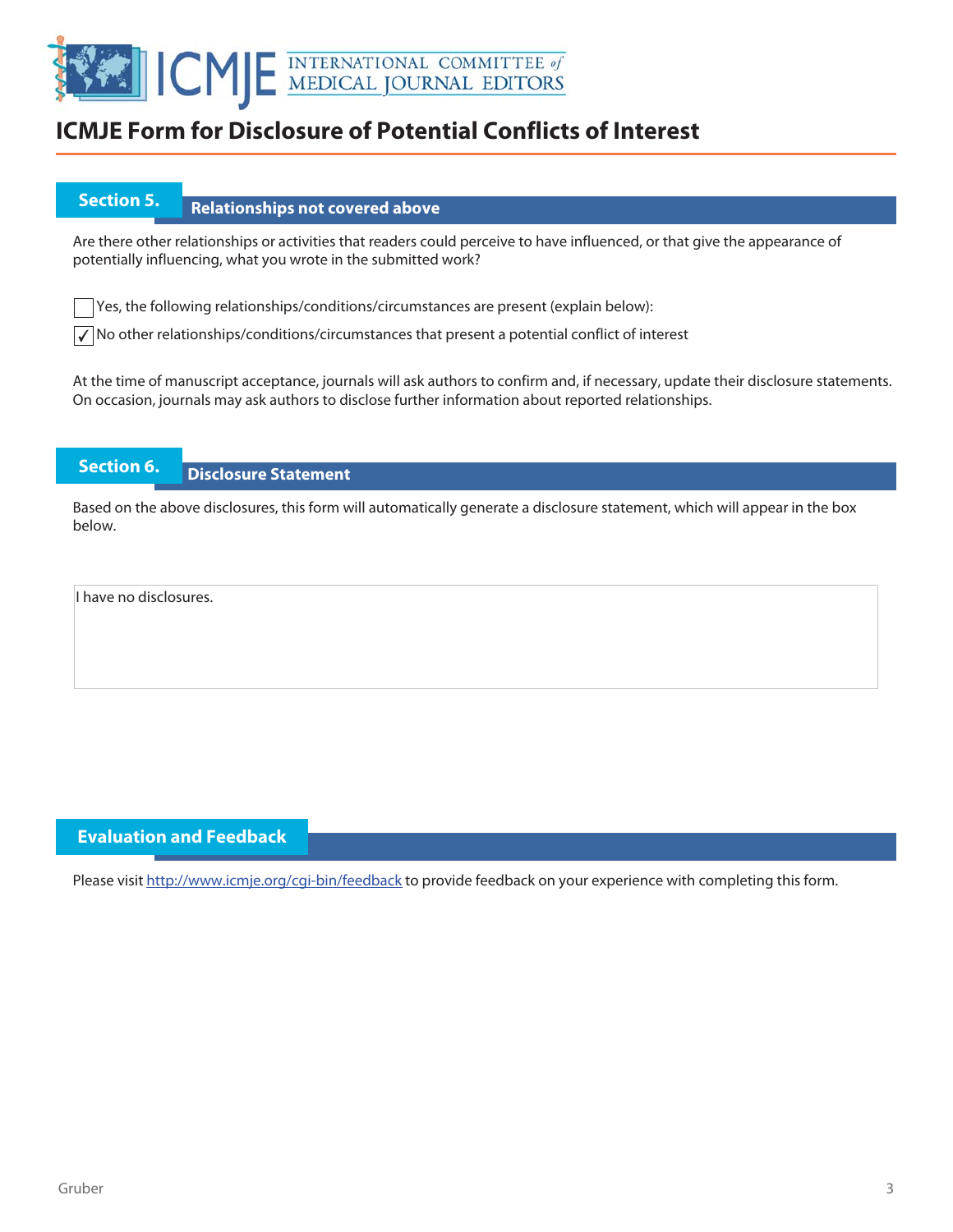

### **Instructions**

 

> **The purpose of this form is to provide readers of your manuscript with information about your other interests that could influence how they receive and understand your work. The form is designed to be completed electronically and stored electronically. It contains programming that allows appropriate data display. Each author should submit a separate form and is responsible for the accuracy and completeness of the submitted information. The form is in six parts.**

### **Identifying information. 1.**

### **The work under consideration for publication. 2.**

This section asks for information about the work that you have submitted for publication. The time frame for this reporting is that of the work itself, from the initial conception and planning to the present. The requested information is about resources that you received, either directly or indirectly (via your institution), to enable you to complete the work. Checking "No" means that you did the work without receiving any financial support from any third party -- that is, the work was supported by funds from the same institution that pays your salary and that institution did not receive third-party funds with which to pay you. If you or your institution received funds from a third party to support the work, such as a government granting agency, charitable foundation or commercial sponsor, check "Yes".

### **Relevant financial activities outside the submitted work. 3.**

This section asks about your financial relationships with entities in the bio-medical arena that could be perceived to influence, or that give the appearance of potentially influencing, what you wrote in the submitted work. You should disclose interactions with ANY entity that could be considered broadly relevant to the work. For example, if your article is about testing an epidermal growth factor receptor (EGFR) antagonist in lung cancer, you should report all associations with entities pursuing diagnostic or therapeutic strategies in cancer in general, not just in the area of EGFR or lung cancer.

Report all sources of revenue paid (or promised to be paid) directly to you or your institution on your behalf over the 36 months prior to submission of the work. This should include all monies from sources with relevance to the submitted work, not just monies from the entity that sponsored the research. Please note that your interactions with the work's sponsor that are outside the submitted work should also be listed here. If there is any question, it is usually better to disclose a relationship than not to do so.

 For grants you have received for work outside the submitted work, you should disclose support ONLY from entities that could be perceived to be affected financially by the published work, such as drug companies, or foundations supported by entities that could be perceived to have a financial stake in the outcome. Public funding sources, such as government agencies, charitable foundations or academic institutions, need not be disclosed. For example, if a government agency sponsored a study in which you have been involved and drugs were provided by a pharmaceutical company, you need only list the pharmaceutical company.

### **Intellectual Property. 4.**

This section asks about patents and copyrights, whether pending, issued, licensed and/or receiving royalties.

### **Relationships not covered above. 5.**

Use this section to report other relationships or activities that readers could perceive to have influenced, or that give the appearance of potentially influencing, what you wrote in the submitted work.

### **Definitions.**

**Entity:** government agency, foundation, commercial sponsor, academic institution, etc.

**Grant:** A grant from an entity, generally [but not always] paid to your organization

**Personal Fees:** Monies paid to you for services rendered, generally honoraria, royalties, or fees for consulting , lectures, speakers bureaus, expert testimony, employment, or other affiliations

**Non-Financial Support:** Examples include drugs/equipment supplied by the entity, travel paid by the entity, writing assistance, administrative support, etc**.**

**Other:** Anything not covered under the previous three boxes **Pending:** The patent has been filed but not issued **Issued:** The patent has been issued by the agency **Licensed:** The patent has been licensed to an entity, whether earning royalties or not

**Royalties:** Funds are coming in to you or your institution due to your patent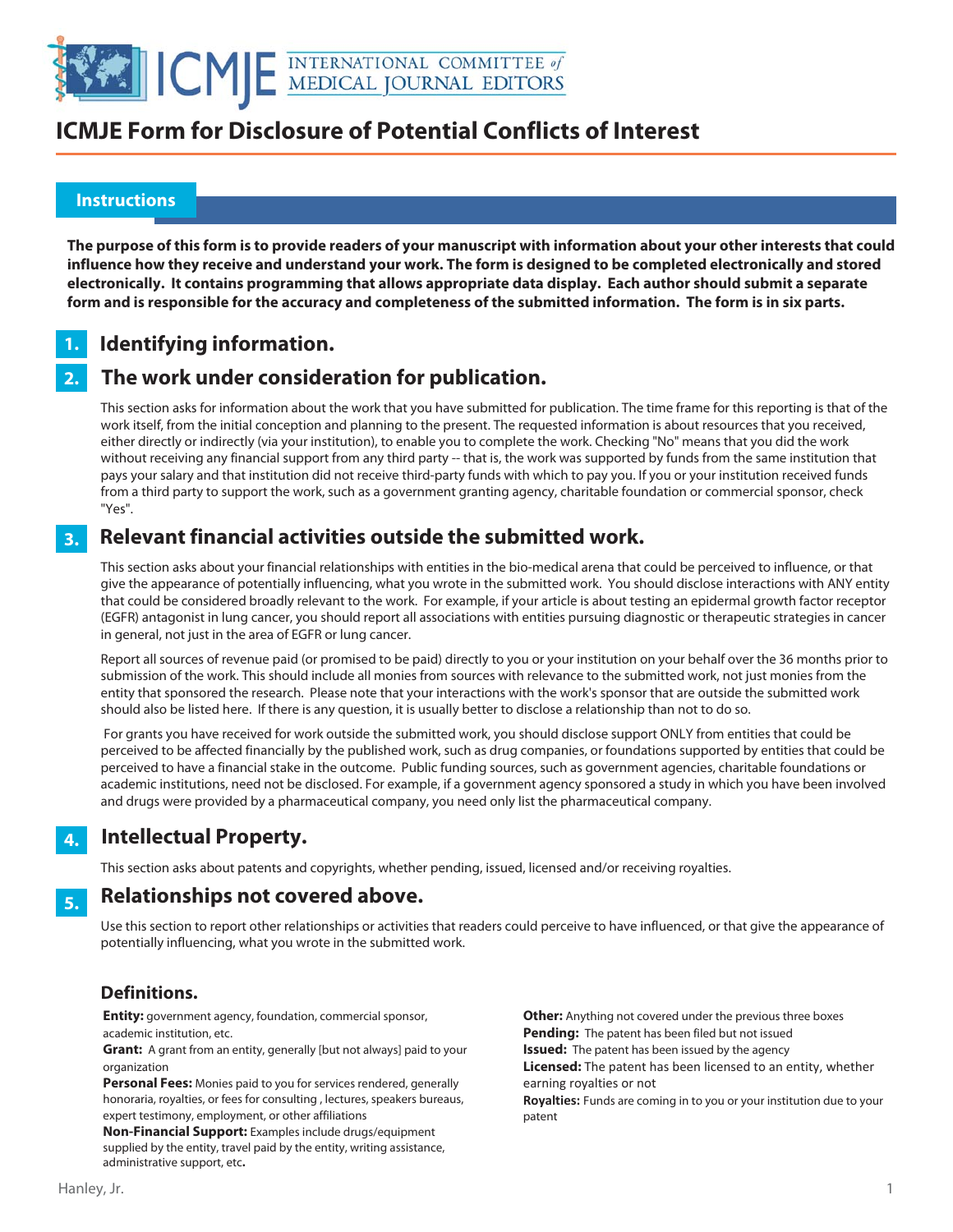

| <b>Section 1.</b>                    |                                                   |                                                                     |                                                                                                                                               |
|--------------------------------------|---------------------------------------------------|---------------------------------------------------------------------|-----------------------------------------------------------------------------------------------------------------------------------------------|
|                                      | <b>Identifying Information</b>                    |                                                                     |                                                                                                                                               |
| 1. Given Name (First Name)<br>Edward |                                                   | 2. Surname (Last Name)<br>Hanley, Jr.                               | 3. Date<br>13-April-2015                                                                                                                      |
|                                      | 4. Are you the corresponding author?              | $\sqrt{ NQ}$<br>Yes                                                 | Corresponding Author's Name                                                                                                                   |
| 5. Manuscript Title                  |                                                   | Alkaptonuria-Associated Changes in Disc Degeneration: A Case Report |                                                                                                                                               |
|                                      | 6. Manuscript Identifying Number (if you know it) |                                                                     |                                                                                                                                               |
|                                      |                                                   |                                                                     |                                                                                                                                               |
| <b>Section 2.</b>                    |                                                   | The Work Under Consideration for Publication                        |                                                                                                                                               |
|                                      |                                                   |                                                                     | Did you or your institution at any time receive payment or services from a third party (government, commercial, private foundation, etc.) for |

any aspect of the submitted work (including but not limited to grants, data monitoring board, study design, manuscript preparation, statistical analysis, etc.)?

| Are there any relevant conflicts of interest? |  | <b>Yes</b> |  | $\sqrt{}$ No |
|-----------------------------------------------|--|------------|--|--------------|
|-----------------------------------------------|--|------------|--|--------------|

# **Relevant financial activities outside the submitted work. Section 3. Relevant financial activities outset**

Place a check in the appropriate boxes in the table to indicate whether you have financial relationships (regardless of amount of compensation) with entities as described in the instructions. Use one line for each entity; add as many lines as you need by clicking the "Add +" box. You should report relationships that were **present during the 36 months prior to publication**.

|  | Are there any relevant conflicts of interest? |  | Yes |  | $\sqrt{}$ No |
|--|-----------------------------------------------|--|-----|--|--------------|
|--|-----------------------------------------------|--|-----|--|--------------|

# **Intellectual Property -- Patents & Copyrights**

Do you have any patents, whether planned, pending or issued, broadly relevant to the work?  $\vert \ \vert$  Yes  $\vert \sqrt{\vert N}$